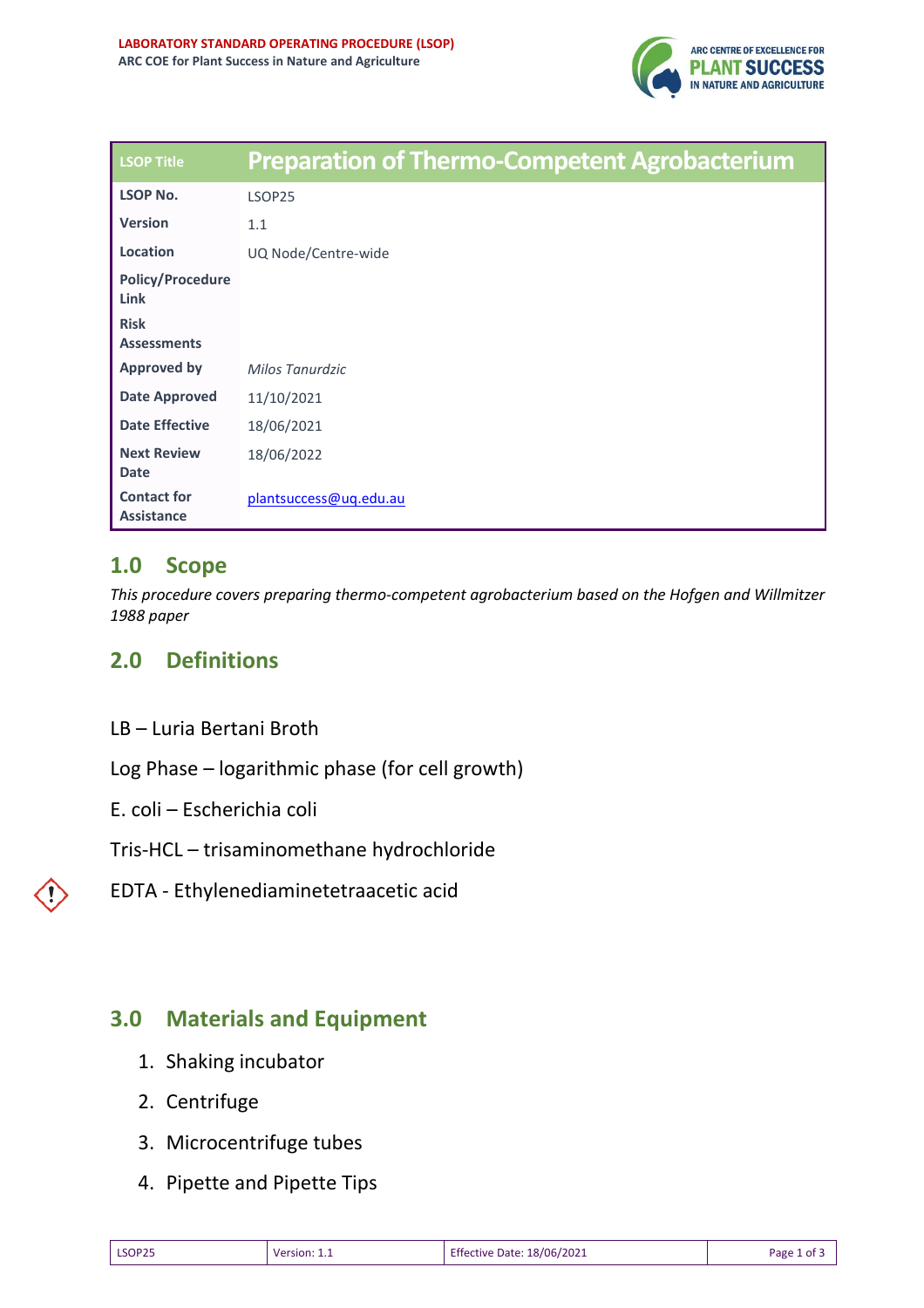- 5. LB
- 6. 1X TE (10mM Tris-HCl, 1 mM EDTA pH8, autoclaved)

### **4.0 Prescribed Actions**

1. Inoculate 200 ml of LB with 1 ml of an overnight culture of the chosen strain of Agrobacterium. Incubate at 28ºC with vigorous agitation. Start the culture in the late afternoon to be harvested the following morning.

*NB: if you are not sure of the strain you use to start the culture. Add the appropriate antibiotics (rifampicin and gentamicin for GV3101) – see appendix for list of Agrobacterium strains*

- 2. Grow the cells to log phase (OD550 0.5-0.8).
- 3. Pellet the cells in a benchtop centrifuge at 5000 rpm for 10 minutes at room temperature. Agrobacterium takes longer to pellet than E. coli.
- 4. Wash the pellet with sterile 1X TE (10mM Tris-HCl, 1 mM EDTA pH8, autoclaved).
- 5. Resuspend the cells in 0.1X the original volume of LB, and aliquot 250- or 500-μl fractions in microcentrifuge tubes.
- 6. Snap-freeze in liquid nitrogen and store at -80ºC.

| LSOP25 | <b>Version: 1.1</b> | <b>Effective Date: 18/06/2021</b> | Page 2 of 3 |
|--------|---------------------|-----------------------------------|-------------|
|--------|---------------------|-----------------------------------|-------------|